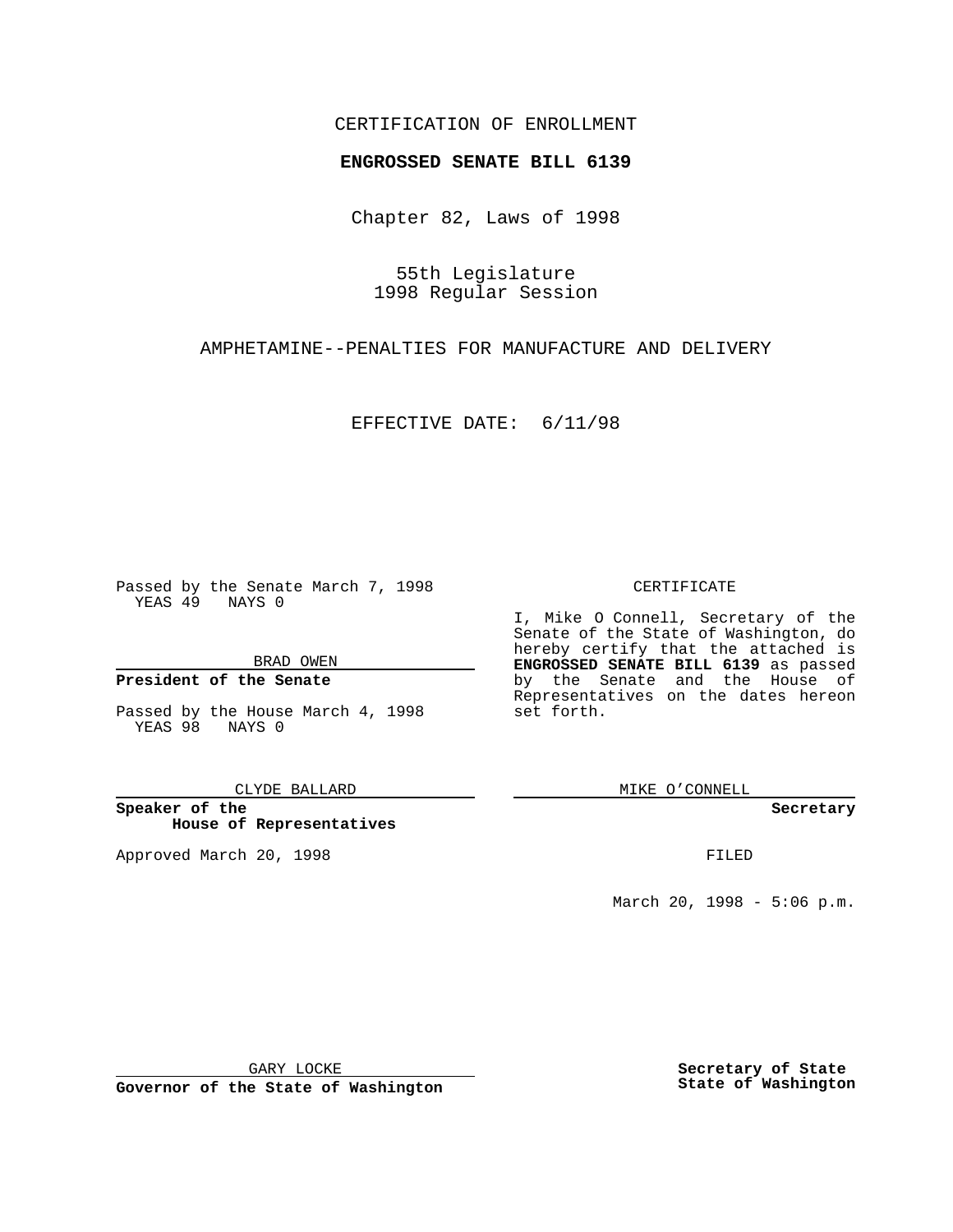# **ENGROSSED SENATE BILL 6139** \_\_\_\_\_\_\_\_\_\_\_\_\_\_\_\_\_\_\_\_\_\_\_\_\_\_\_\_\_\_\_\_\_\_\_\_\_\_\_\_\_\_\_\_\_\_\_

\_\_\_\_\_\_\_\_\_\_\_\_\_\_\_\_\_\_\_\_\_\_\_\_\_\_\_\_\_\_\_\_\_\_\_\_\_\_\_\_\_\_\_\_\_\_\_

## AS AMENDED BY THE HOUSE

Passed Legislature - 1998 Regular Session

**State of Washington 55th Legislature 1998 Regular Session By** Senators Oke, Swecker, T. Sheldon, Goings, Rasmussen and Benton Read first time 01/12/98. Referred to Committee on Law & Justice.

 AN ACT Relating to amphetamine; amending RCW 69.50.401; reenacting and amending RCW 9.94A.320; prescribing penalties; and creating a new section.

BE IT ENACTED BY THE LEGISLATURE OF THE STATE OF WASHINGTON:

 **Sec. 1.** RCW 9.94A.320 and 1997 c 365 s 4, 1997 c 346 s 3, 1997 c 340 s 1, 1997 c 338 s 51, 1997 c 266 s 15, and 1997 c 120 s 5 are each reenacted and amended to read as follows:

 TABLE 2 CRIMES INCLUDED WITHIN EACH SERIOUSNESS LEVEL XV Aggravated Murder 1 (RCW 10.95.020) XIV Murder 1 (RCW 9A.32.030) Homicide by abuse (RCW 9A.32.055) Malicious explosion 1 (RCW 70.74.280(1)) XIII Murder 2 (RCW 9A.32.050) Malicious explosion 2 (RCW 70.74.280(2))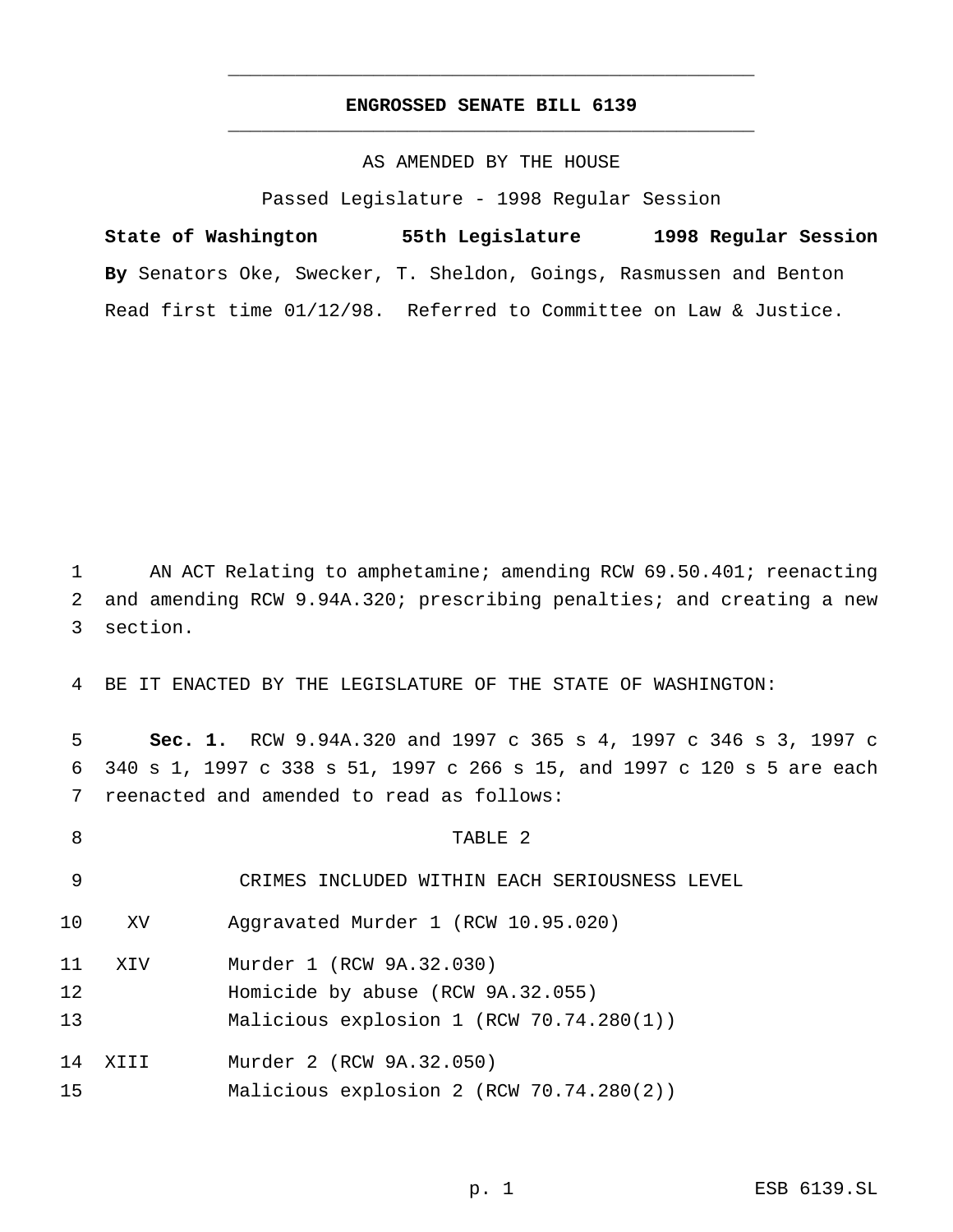Malicious placement of an explosive 1 (RCW 70.74.270(1)) XII Assault 1 (RCW 9A.36.011) Assault of a Child 1 (RCW 9A.36.120) Rape 1 (RCW 9A.44.040) Rape of a Child 1 (RCW 9A.44.073) Malicious placement of an imitation device 8 1 (RCW 70.74.272(1)(a)) XI Rape 2 (RCW 9A.44.050) Rape of a Child 2 (RCW 9A.44.076) Manslaughter 1 (RCW 9A.32.060) X Kidnapping 1 (RCW 9A.40.020) Child Molestation 1 (RCW 9A.44.083) Malicious explosion 3 (RCW 70.74.280(3)) Over 18 and deliver heroin or narcotic from Schedule I or II to someone under 18 (RCW 69.50.406) Leading Organized Crime (RCW 9A.82.060(1)(a)) Indecent Liberties (with forcible compulsion) (RCW 9A.44.100(1)(a)) IX Assault of a Child 2 (RCW 9A.36.130) Robbery 1 (RCW 9A.56.200) Explosive devices prohibited (RCW 70.74.180) Malicious placement of an explosive 2 (RCW 70.74.270(2)) Over 18 and deliver narcotic from Schedule III, IV, or V or a nonnarcotic from Schedule I-V to someone under 18 and 3 years junior (RCW 69.50.406) Controlled Substance Homicide (RCW 69.50.415) Sexual Exploitation (RCW 9.68A.040) Inciting Criminal Profiteering (RCW 9A.82.060(1)(b))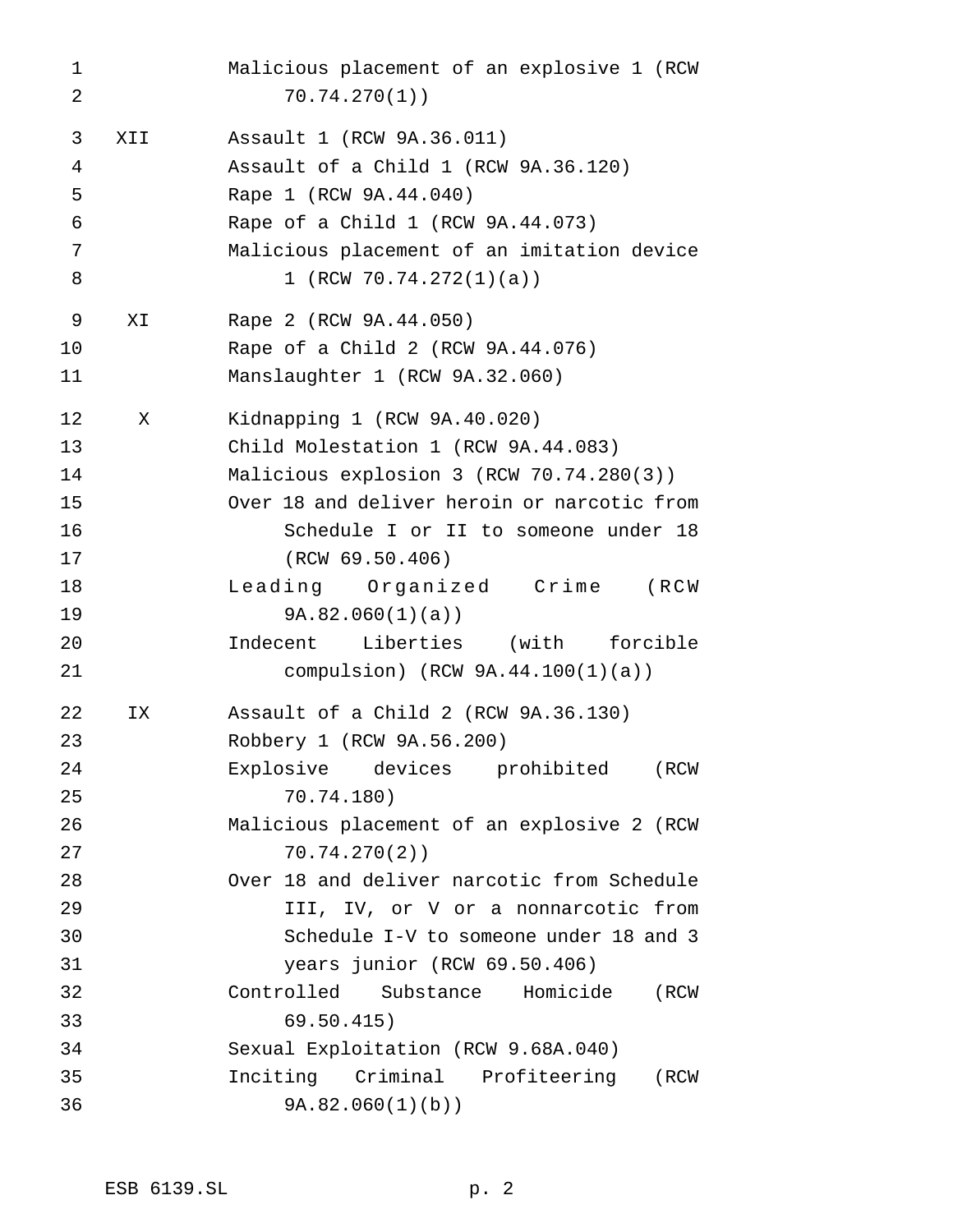| $\mathbf 1$ |      | Vehicular Homicide, by being under the      |
|-------------|------|---------------------------------------------|
| 2           |      | influence of intoxicating liquor or         |
| 3           |      | any drug (RCW 46.61.520)                    |
| 4           | VIII | Arson 1 (RCW 9A.48.020)                     |
| 5           |      | Promoting Prostitution 1 (RCW 9A.88.070)    |
| 6           |      | Selling for profit (controlled<br>or —      |
| 7           |      | counterfeit) any controlled substance       |
| 8           |      | (RCW 69.50.410)                             |
| 9           |      | Manufacture, deliver, or possess with       |
| 10          |      | intent to deliver heroin or cocaine         |
| 11          |      | (RCW 69.50.401(a)(1)(i))                    |
| 12          |      | Manufacture, deliver, or possess with       |
| 13          |      | intent to deliver methamphetamine (RCW      |
| 14          |      | 69.50.401(a)(1)(ii)                         |
| 15          |      | Manufacture, deliver, or possess with       |
| 16          |      | intent to deliver amphetamine (RCW          |
| 17          |      | 69.50.401(a)(1)(ii)                         |
| 18          |      | Possession of ephedrine or pseudoephedrine  |
| 19          |      | with<br>intent<br>to manufacture            |
| 20          |      | methamphetamine (RCW 69.50.440)             |
| 21          |      | Vehicular Homicide, by the operation of any |
| 22          |      | vehicle in a reckless manner<br>(RCW        |
| 23          |      | 46.61.520)                                  |
| 24          |      | Manslaughter 2 (RCW 9A.32.070)              |
| 25          | VII  | Burglary 1 (RCW 9A.52.020)                  |
| 26          |      | Vehicular Homicide, by disregard for the    |
| 27          |      | safety of others (RCW 46.61.520)            |
| 28          |      | Introducing Contraband 1 (RCW 9A.76.140)    |
| 29          |      | Liberties (without forcible<br>Indecent     |
| 30          |      | compulsion) (RCW $9A.44.100(1)$ (b) and     |
| 31          |      | $(c)$ )                                     |
| 32          |      | Child Molestation 2 (RCW 9A.44.086)         |
| 33          |      | Dealing in depictions of minor engaged in   |
| 34          |      | sexually explicit conduct<br>(RCW           |
| 35          |      | 9.68A.050)                                  |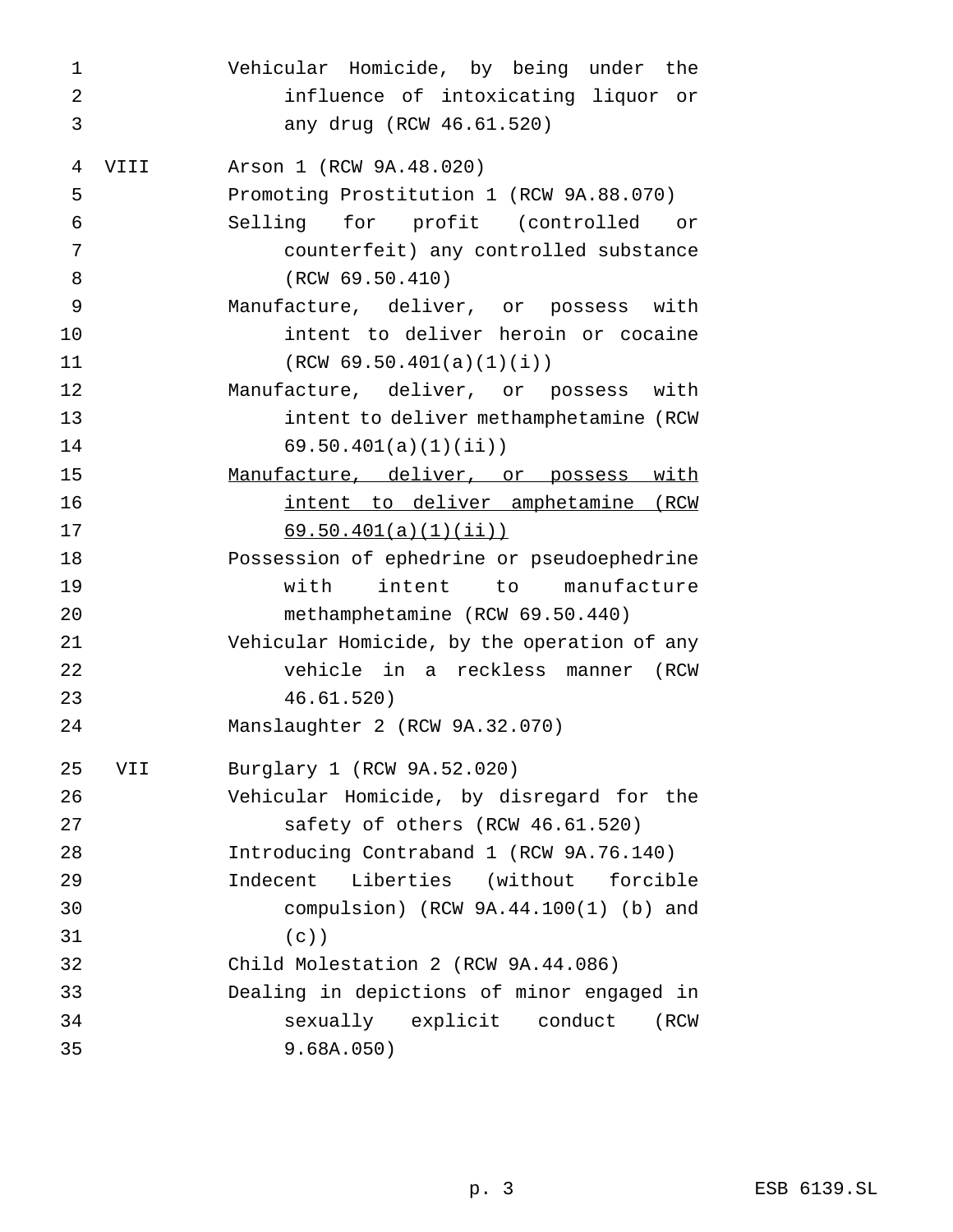Sending, bringing into state depictions of minor engaged in sexually explicit conduct (RCW 9.68A.060) Involving a minor in drug dealing (RCW 69.50.401(f)) Drive-by Shooting (RCW 9A.36.045) Unlawful Possession of a Firearm in the first degree (RCW 9.41.040(1)(a)) Malicious placement of an explosive 3 (RCW 70.74.270(3)) VI Bribery (RCW 9A.68.010) Rape of a Child 3 (RCW 9A.44.079) Intimidating a Juror/Witness (RCW 9A.72.110, 9A.72.130) Malicious placement of an imitation device 16 2 (RCW 70.74.272(1)(b)) Incest 1 (RCW 9A.64.020(1)) Manufacture, deliver, or possess with intent to deliver narcotics from Schedule I or II (except heroin or cocaine) (RCW 69.50.401(a)(1)(i)) Intimidating a Judge (RCW 9A.72.160) Bail Jumping with Murder 1 (RCW 9A.76.170(2)(a)) Theft of a Firearm (RCW 9A.56.300) V Persistent prison misbehavior (RCW 9.94.070) Criminal Mistreatment 1 (RCW 9A.42.020) Abandonment of dependent person 1 (RCW 9A.42.060) Rape 3 (RCW 9A.44.060) Sexual Misconduct with a Minor 1 (RCW 9A.44.093) Child Molestation 3 (RCW 9A.44.089) Kidnapping 2 (RCW 9A.40.030) Extortion 1 (RCW 9A.56.120) Incest 2 (RCW 9A.64.020(2)) Perjury 1 (RCW 9A.72.020)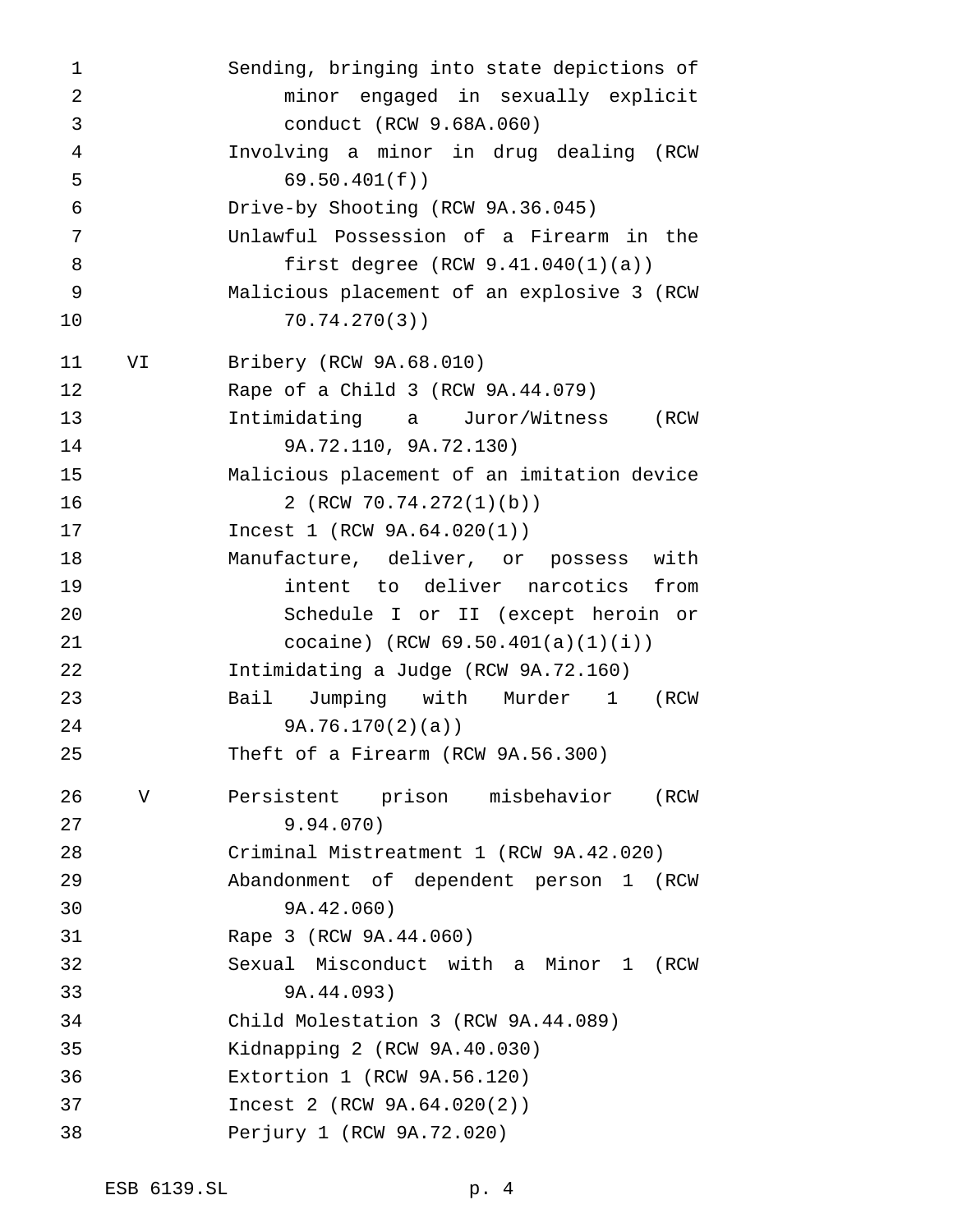| 1  |     | Extortionate Extension of Credit (RCW       |
|----|-----|---------------------------------------------|
| 2  |     | 9A.82.020)                                  |
| 3  |     | Advancing money or property<br>for          |
| 4  |     | extortionate extension of credit (RCW       |
| 5  |     | 9A.82.030)                                  |
| 6  |     | Extortionate Means to Collect Extensions of |
| 7  |     | Credit (RCW 9A.82.040)                      |
| 8  |     | Rendering Criminal Assistance 1<br>(RCW     |
| 9  |     | 9A.76.070)                                  |
| 10 |     | Bail Jumping with class A Felony (RCW       |
| 11 |     | 9A.76.170(2)(b)                             |
| 12 |     | Sexually Violating Human Remains<br>(RCW    |
| 13 |     | 9A.44.105)                                  |
| 14 |     | Delivery of imitation controlled substance  |
| 15 |     | by person eighteen or over to person        |
| 16 |     | under eighteen $(RCW 69.52.030(2))$         |
| 17 |     | Possession of a Stolen Firearm (RCW         |
| 18 |     | 9A.56.310)                                  |
| 19 | IV. | Residential Burglary (RCW 9A.52.025)        |
|    |     |                                             |
| 20 |     | Theft of Livestock 1 (RCW 9A.56.080)        |
| 21 |     | Robbery 2 (RCW 9A.56.210)                   |
| 22 |     | Assault 2 (RCW 9A.36.021)                   |
| 23 |     | Escape 1 (RCW 9A.76.110)                    |
| 24 |     | Arson 2 (RCW 9A.48.030)                     |
| 25 |     | Commercial Bribery (RCW 9A.68.060)          |
| 26 |     | Bribing a Witness/Bribe Received by Witness |
| 27 |     | (RCW 9A.72.090, 9A.72.100)                  |
| 28 |     | Malicious Harassment (RCW 9A.36.080)        |
| 29 |     | Threats to Bomb (RCW 9.61.160)              |
| 30 |     | Willful Failure to Return from Furlough     |
| 31 |     | (RCW 72.66.060)                             |
| 32 |     | and Run--Injury Accident<br>Hit<br>(RCW     |
| 33 |     | 46.52.020(4)                                |
| 34 |     | Hit and Run with Vessel--Injury Accident    |
| 35 |     | (RCW 88.12.155(3))                          |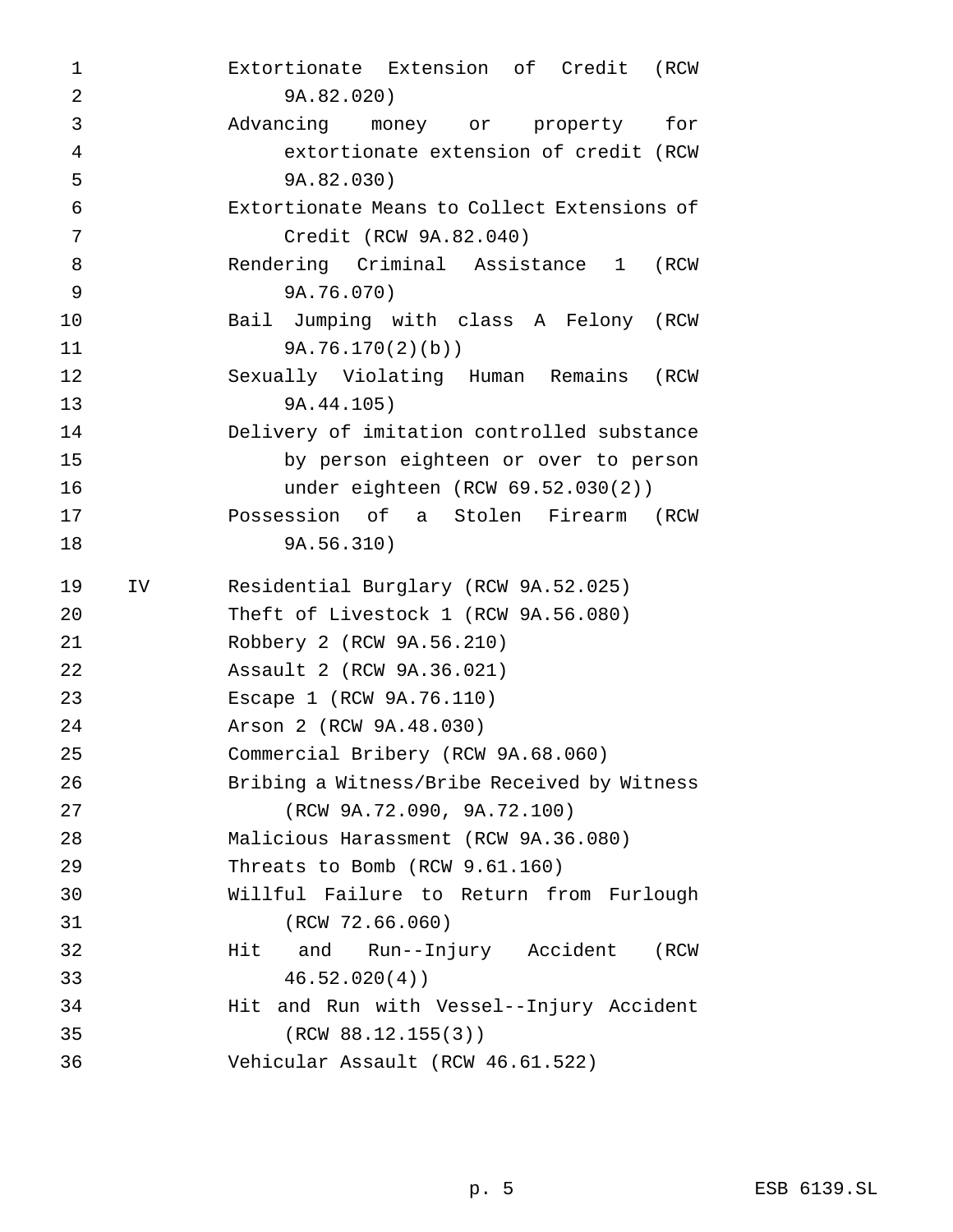Manufacture, deliver, or possess with intent to deliver narcotics from Schedule III, IV, or V or nonnarcotics from Schedule I-V (except marijuana, amphetamine, or methamphetamines) (RCW 69.50.401(a)(1) (iii) through (v)) Influencing Outcome of Sporting Event (RCW 9A.82.070) Use of Proceeds of Criminal Profiteering (RCW 9A.82.080 (1) and (2)) Knowingly Trafficking in Stolen Property (RCW 9A.82.050(2)) III Criminal Gang Intimidation (RCW 9A.46.120) Criminal Mistreatment 2 (RCW 9A.42.030) Abandonment of dependent person 2 (RCW 9A.42.070) Extortion 2 (RCW 9A.56.130) Unlawful Imprisonment (RCW 9A.40.040) Assault 3 (RCW 9A.36.031) Assault of a Child 3 (RCW 9A.36.140) Custodial Assault (RCW 9A.36.100) Unlawful possession of firearm in the second degree (RCW 9.41.040(1)(b)) Harassment (RCW 9A.46.020) Promoting Prostitution 2 (RCW 9A.88.080) Willful Failure to Return from Work Release (RCW 72.65.070) Burglary 2 (RCW 9A.52.030) Introducing Contraband 2 (RCW 9A.76.150) Communication with a Minor for Immoral Purposes (RCW 9.68A.090) Patronizing a Juvenile Prostitute (RCW 9.68A.100) Escape 2 (RCW 9A.76.120) Perjury 2 (RCW 9A.72.030) Bail Jumping with class B or C Felony (RCW 9A.76.170(2)(c)) Intimidating a Public Servant (RCW 9A.76.180)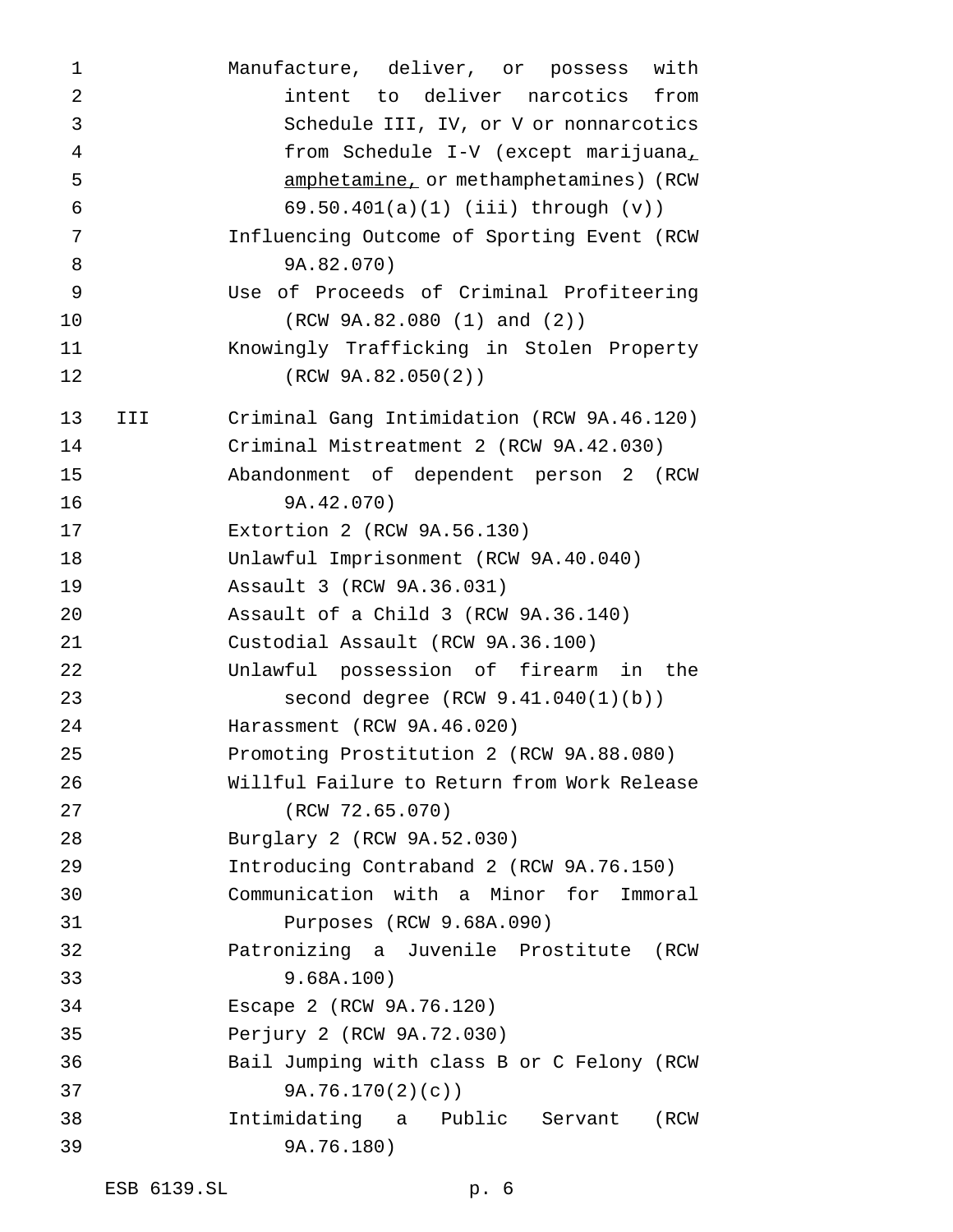| 1              |    | Tampering with a Witness (RCW 9A.72.120)   |
|----------------|----|--------------------------------------------|
| $\overline{2}$ |    | Manufacture, deliver, or possess with      |
| 3              |    | intent to deliver marijuana (RCW           |
| $\overline{4}$ |    | $69.50.401(a)(1)(iii)$ )                   |
| 5              |    | Delivery of a material in lieu of a        |
| 6              |    | controlled substance (RCW                  |
| 7              |    | 69.50.401(c)                               |
| 8              |    | Manufacture, distribute, or possess with   |
| 9              |    | intent to distribute an imitation          |
| 10             |    | controlled substance (RCW                  |
| 11             |    | 69.52.030(1)                               |
| 12             |    | Recklessly Trafficking in Stolen Property  |
| 13             |    | (RCW 9A.82.050(1))                         |
| 14             |    | Theft of livestock 2 (RCW 9A.56.080)       |
| 15             |    | Securities Act violation (RCW 21.20.400)   |
| 16             | ΙI | Unlawful Practice of Law (RCW 2.48.180)    |
| 17             |    | Malicious Mischief 1 (RCW 9A.48.070)       |
| 18             |    | Possession of Stolen Property 1 (RCW       |
| 19             |    | 9A.56.150)                                 |
| 20             |    | Theft 1 (RCW 9A.56.030)                    |
| 21             |    | Class B Felony Theft of Rental, Leased, or |
| 22             |    | Lease-purchased Property (RCW              |
| 23             |    | 9A.56.096(4)                               |
| 24             |    | Trafficking in Insurance Claims<br>(RCW    |
| 25             |    | 48.30A.015)                                |
| 26             |    | Unlicensed Practice of a Profession or     |
| 27             |    | Business (RCW 18.130.190(7))               |
| 28             |    | Health Care False Claims (RCW 48.80.030)   |
| 29             |    | Possession of controlled substance that is |
| 30             |    | either heroin or narcotics from            |
| 31             |    | Schedule I or II (RCW 69.50.401(d))        |
| 32             |    | Possession of phencyclidine (PCP) (RCW     |
| 33             |    | 69.50.401(d)                               |
| 34             |    | Create, deliver, or possess a counterfeit  |
| 35             |    | controlled substance (RCW                  |
| 36             |    | 69.50.401(b)                               |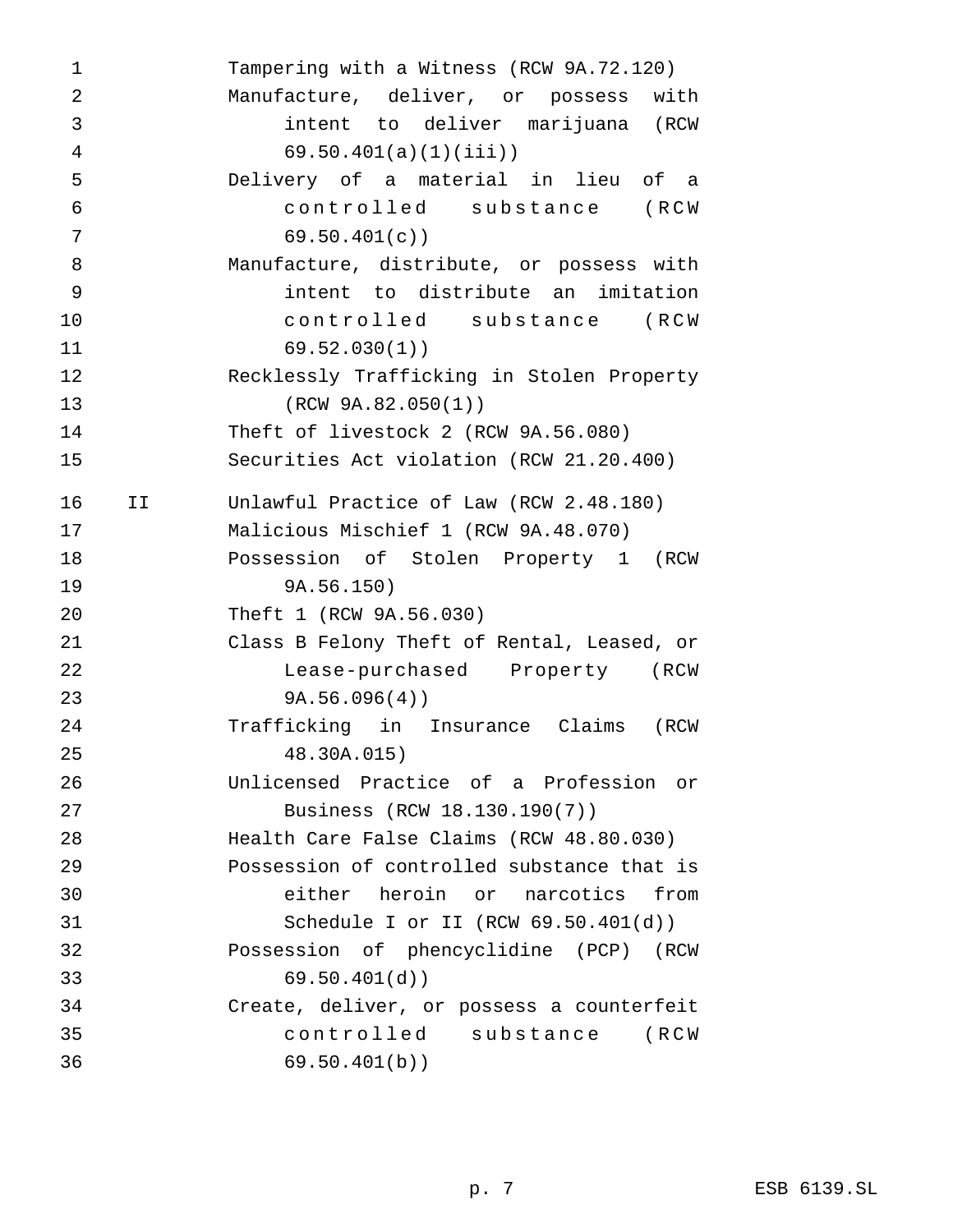Computer Trespass 1 (RCW 9A.52.110) Escape from Community Custody (RCW 72.09.310) I Theft 2 (RCW 9A.56.040) Class C Felony Theft of Rental, Leased, or Lease-purchased Property (RCW 9A.56.096(4)) Possession of Stolen Property 2 (RCW 9A.56.160) Forgery (RCW 9A.60.020) Taking Motor Vehicle Without Permission (RCW 9A.56.070) Vehicle Prowl 1 (RCW 9A.52.095) Attempting to Elude a Pursuing Police Vehicle (RCW 46.61.024) Malicious Mischief 2 (RCW 9A.48.080) Reckless Burning 1 (RCW 9A.48.040) Unlawful Issuance of Checks or Drafts (RCW 9A.56.060) Unlawful Use of Food Stamps (RCW 9.91.140 (2) and (3)) False Verification for Welfare (RCW 74.08.055) Forged Prescription (RCW 69.41.020) Forged Prescription for a Controlled Substance (RCW 69.50.403) Possess Controlled Substance that is a Narcotic from Schedule III, IV, or V or Non-narcotic from Schedule I-V (except phencyclidine) (RCW 69.50.401(d))

 **Sec. 2.** RCW 69.50.401 and 1997 c 71 s 2 are each amended to read as follows:

 (a) Except as authorized by this chapter, it is unlawful for any person to manufacture, deliver, or possess with intent to manufacture or deliver, a controlled substance.

(1) Any person who violates this subsection with respect to: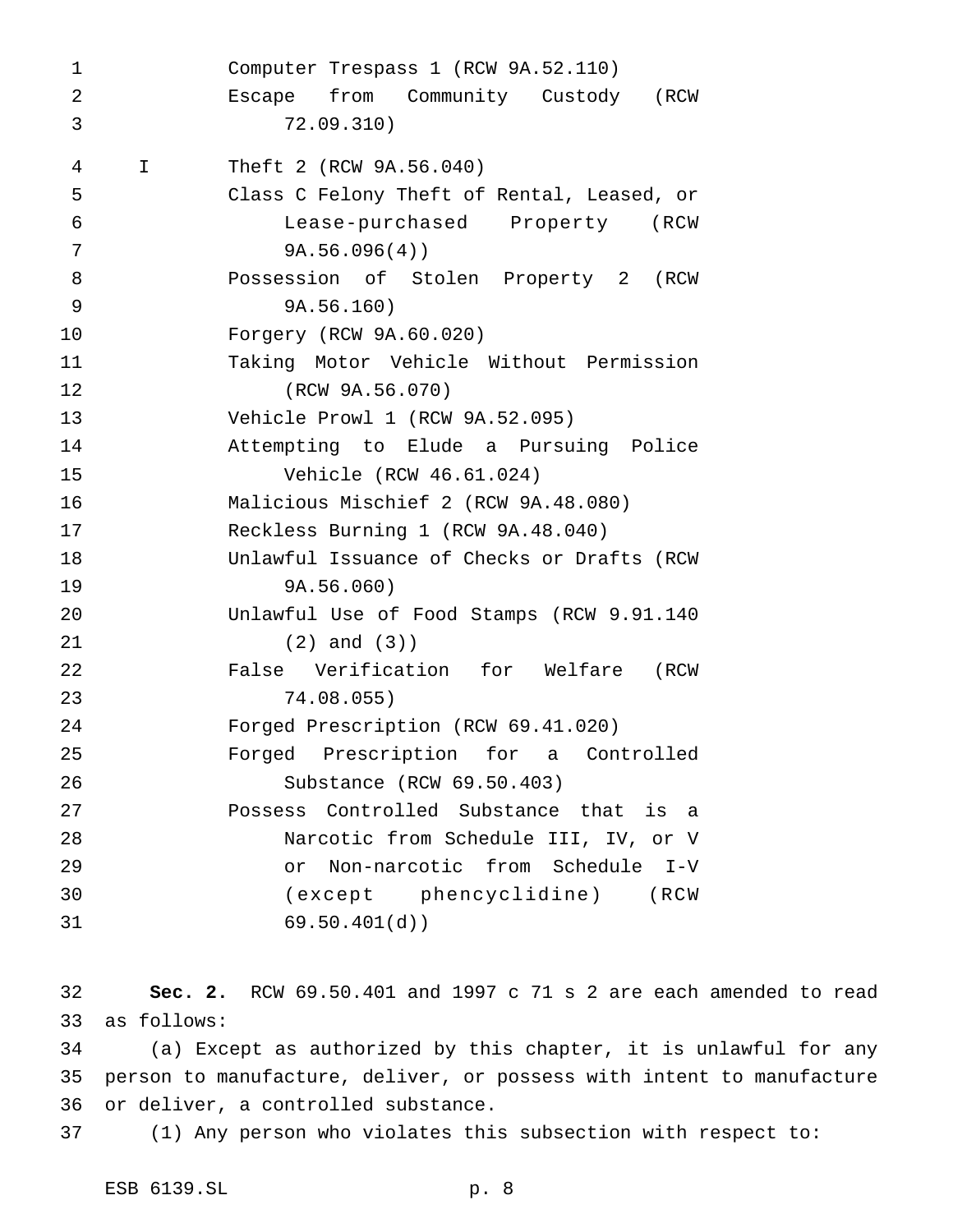(i) a controlled substance classified in Schedule I or II which is a narcotic drug, is guilty of a crime and upon conviction may be imprisoned for not more than ten years, or (A) fined not more than twenty-five thousand dollars if the crime involved less than two kilograms of the drug, or both such imprisonment and fine; or (B) if the crime involved two or more kilograms of the drug, then fined not more than one hundred thousand dollars for the first two kilograms and not more than fifty dollars for each gram in excess of two kilograms, or both such imprisonment and fine;

10 (ii) amphetamine or methamphetamine, is guilty of a crime and upon conviction may be imprisoned for not more than ten years, or (A) fined not more than twenty-five thousand dollars if the crime involved less than two kilograms of the drug, or both such imprisonment and fine; or (B) if the crime involved two or more kilograms of the drug, then fined not more than one hundred thousand dollars for the first two kilograms and not more than fifty dollars for each gram in excess of two kilograms, or both such imprisonment and fine. Three thousand dollars of the fine may not be suspended. As collected, the first three thousand dollars of the fine must be deposited with the law enforcement agency having responsibility for cleanup of laboratories, sites, or substances used in the manufacture of the methamphetamine. The fine moneys deposited with that law enforcement agency must be used for such clean-up cost;

 (iii) any other controlled substance classified in Schedule I, II, or III, is guilty of a crime and upon conviction may be imprisoned for not more than five years, fined not more than ten thousand dollars, or both;

 (iv) a substance classified in Schedule IV, is guilty of a crime and upon conviction may be imprisoned for not more than five years, fined not more than ten thousand dollars, or both;

 (v) a substance classified in Schedule V, is guilty of a crime and upon conviction may be imprisoned for not more than five years, fined not more than ten thousand dollars, or both.

 (b) Except as authorized by this chapter, it is unlawful for any person to create, deliver, or possess a counterfeit substance.

(1) Any person who violates this subsection with respect to:

 (i) a counterfeit substance classified in Schedule I or II which is a narcotic drug, is guilty of a crime and upon conviction may be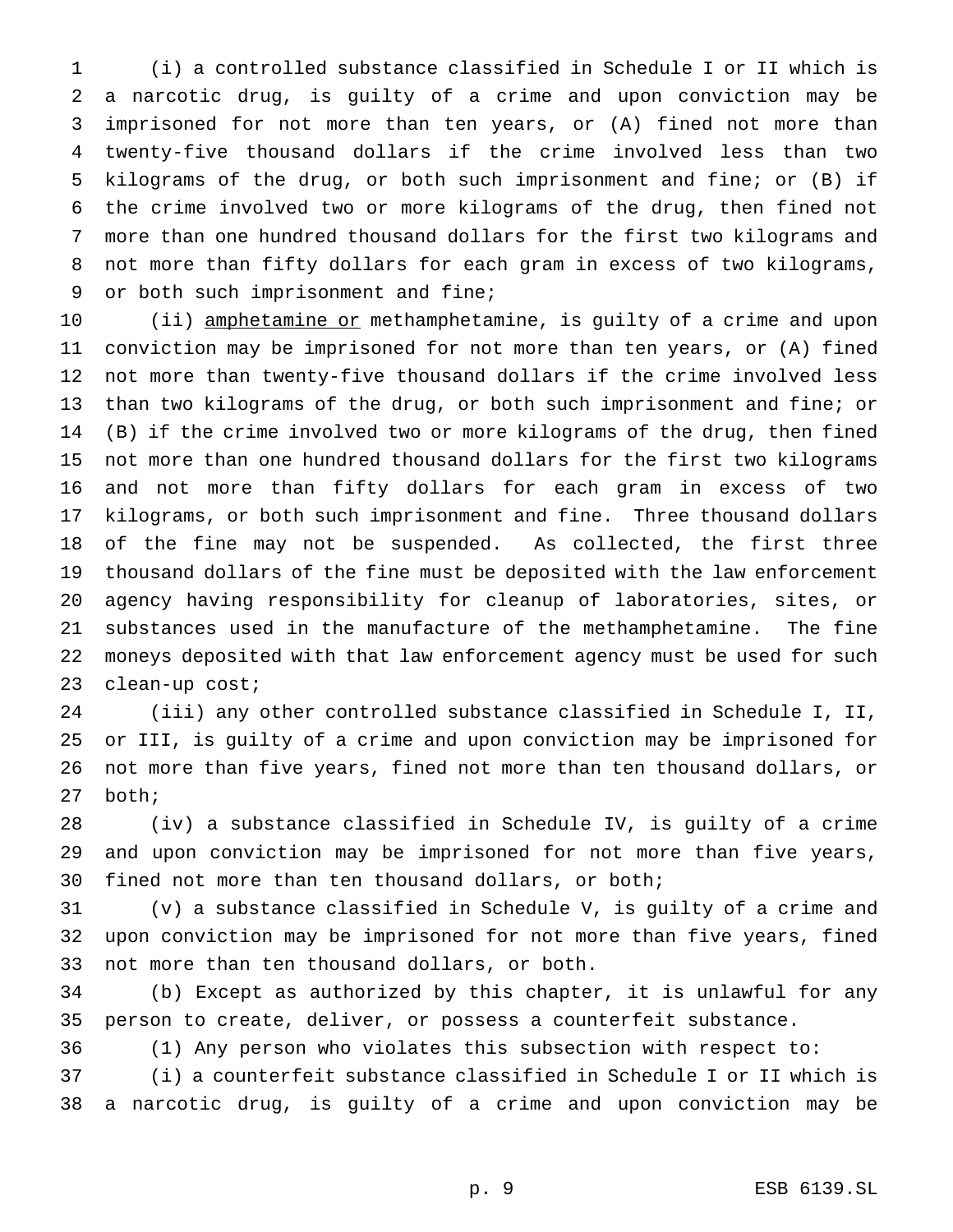imprisoned for not more than ten years, fined not more than twenty-five thousand dollars, or both;

 (ii) a counterfeit substance which is methamphetamine, is guilty of a crime and upon conviction may be imprisoned for not more than ten years, fined not more than twenty-five thousand dollars, or both;

 (iii) any other counterfeit substance classified in Schedule I, II, or III, is guilty of a crime and upon conviction may be imprisoned for not more than five years, fined not more than ten thousand dollars, or both;

 (iv) a counterfeit substance classified in Schedule IV, is guilty of a crime and upon conviction may be imprisoned for not more than five years, fined not more than ten thousand dollars, or both;

 (v) a counterfeit substance classified in Schedule V, is guilty of a crime and upon conviction may be imprisoned for not more than five years, fined not more than ten thousand dollars, or both.

 (c) It is unlawful, except as authorized in this chapter and chapter 69.41 RCW, for any person to offer, arrange, or negotiate for the sale, gift, delivery, dispensing, distribution, or administration of a controlled substance to any person and then sell, give, deliver, dispense, distribute, or administer to that person any other liquid, substance, or material in lieu of such controlled substance. Any person who violates this subsection is guilty of a crime and upon conviction may be imprisoned for not more than five years, fined not more than ten thousand dollars, or both.

 (d) It is unlawful for any person to possess a controlled substance unless the substance was obtained directly from, or pursuant to, a valid prescription or order of a practitioner while acting in the course of his or her professional practice, or except as otherwise authorized by this chapter. Any person who violates this subsection is guilty of a crime, and upon conviction may be imprisoned for not more than five years, fined not more than ten thousand dollars, or both, except as provided for in subsection (e) of this section.

 (e) Except as provided for in subsection (a)(1)(iii) of this section any person found guilty of possession of forty grams or less of marihuana shall be guilty of a misdemeanor.

 (f) It is unlawful to compensate, threaten, solicit, or in any other manner involve a person under the age of eighteen years in a transaction unlawfully to manufacture, sell, or deliver a controlled

### ESB 6139.SL p. 10